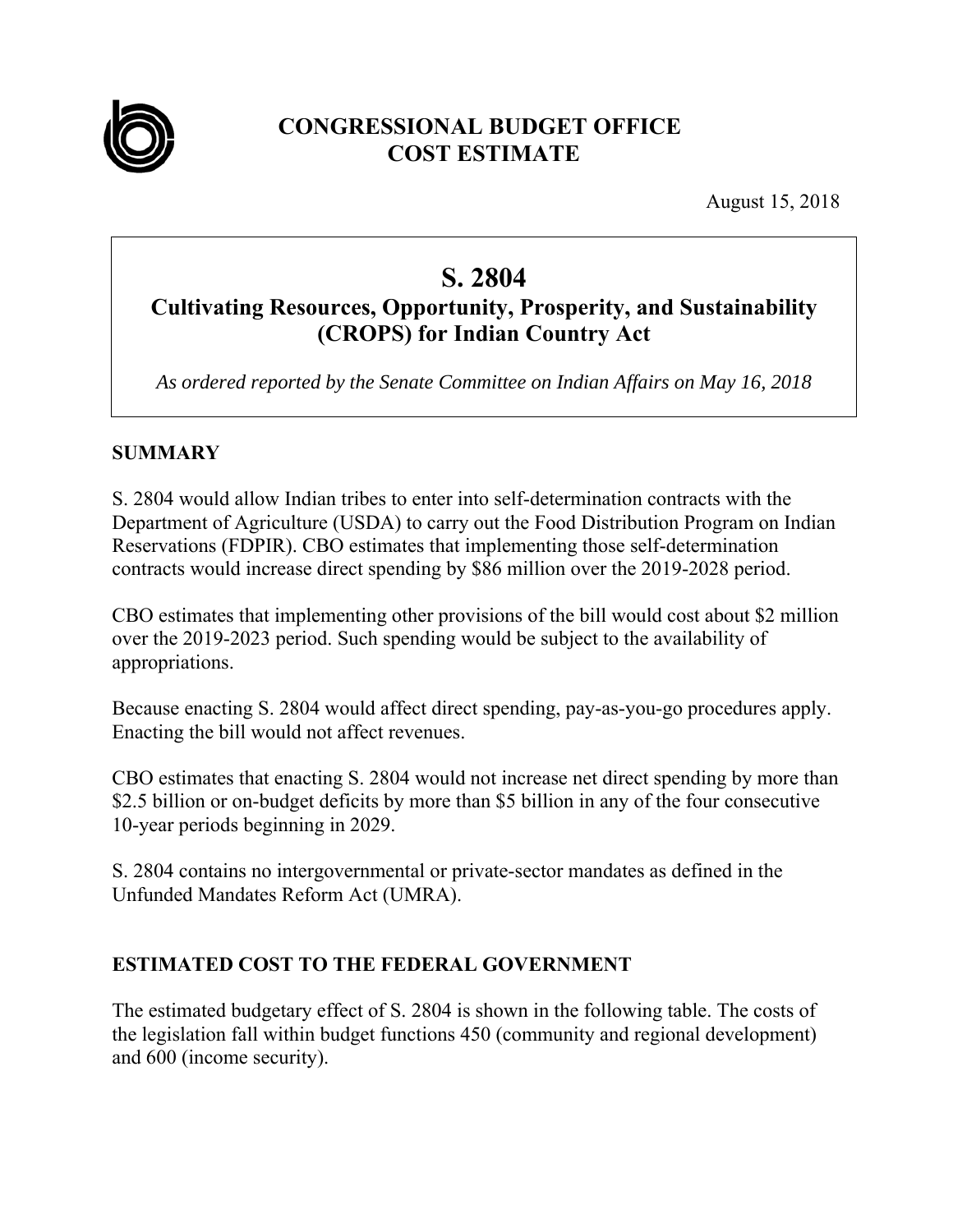|                                   | By Fiscal Year, in Millions of Dollars                |              |                                     |                 |        |        |         |        |        |        |        |      |                    |
|-----------------------------------|-------------------------------------------------------|--------------|-------------------------------------|-----------------|--------|--------|---------|--------|--------|--------|--------|------|--------------------|
|                                   | 2018                                                  | 2019         | 2020                                | 2021            | 2022   | 2023   | 2024    | 2025   | 2026   | 2027   | 2028   | 2023 | 2019-2019-<br>2028 |
|                                   |                                                       |              | <b>INCREASES IN DIRECT SPENDING</b> |                 |        |        |         |        |        |        |        |      |                    |
| <b>Estimated Budget Authority</b> | $\theta$                                              | $\mathbf{0}$ | 6                                   |                 | 10     | 10     | 10      | 10     | 11     | 11     | 11     | 33   | 86                 |
| <b>Estimated Outlays</b>          | $\Omega$                                              | $\theta$     | 6                                   | $7\overline{ }$ | 10     | 10     | 10      | 10     | 11     | 11     | 11     | 33   | 86                 |
|                                   | <b>INCREASES IN SPENDING SUBJECT TO APPROPRIATION</b> |              |                                     |                 |        |        |         |        |        |        |        |      |                    |
| Estimated Authorization Level     | $\overline{0}$                                        | 1            | $\ast$                              | $*$             | $\ast$ | $\ast$ | $\star$ | $\ast$ | $\ast$ | $*$    | $\ast$ | 2    | 3                  |
| <b>Estimated Outlays</b>          | $\Omega$                                              | $\mathbf{1}$ | $\ast$                              | $\star$         | $\ast$ | $\ast$ | $\star$ | $\ast$ | $\ast$ | $\ast$ | $\ast$ | 2    | 3                  |
|                                   |                                                       |              |                                     |                 |        |        |         |        |        |        |        |      |                    |

Components may not sum to total because of rounding.

 $* =$  between zero and \$500,000.

### **BASIS OF ESTIMATE**

For this estimate, CBO assumes that S. 2804 will be enacted near the start of fiscal year 2019.

#### **Direct Spending**

S. 2804 would direct USDA to allow Indian tribes to enter into self-determination contracts to carry out FDPIR. Under current law, Indian tribal organizations (ITOs) and states administer the program; USDA generally reimburses ITOs and states for 75 percent of the administrative costs they incur to operate the program. In 2017, the federal reimbursement was \$48 million. After accounting for inflation, CBO estimates that those costs will increase to \$56 million by 2022, the year in which the CBO expects the policy would be fully implemented. Under the policy, in that year, CBO expects that about half of FDPIR benefits would be administered under a self-determination contract and that USDA would reimburse tribes for all of their administrative costs under those contracts; the change in reimbursement would increase costs by \$9 million in 2022. In addition, CBO expects that USDA would reimburse tribes for costs they incur to set up the selfdetermination contracts; those costs would total \$2 million over the 2020-2022 period. In total, CBO estimates that implementing the provision would increase direct spending by \$86 million over the 2019-2028 period.

#### **Spending Subject to Appropriation**

Other provisions of S. 2804 would require USDA to create a tribal advisory committee, designate several tribal areas to receive priority consideration for USDA grants, and complete reports related to the usefulness of USDA's programs for Indian tribes. Using information from USDA, CBO estimates that implementing those provisions would cost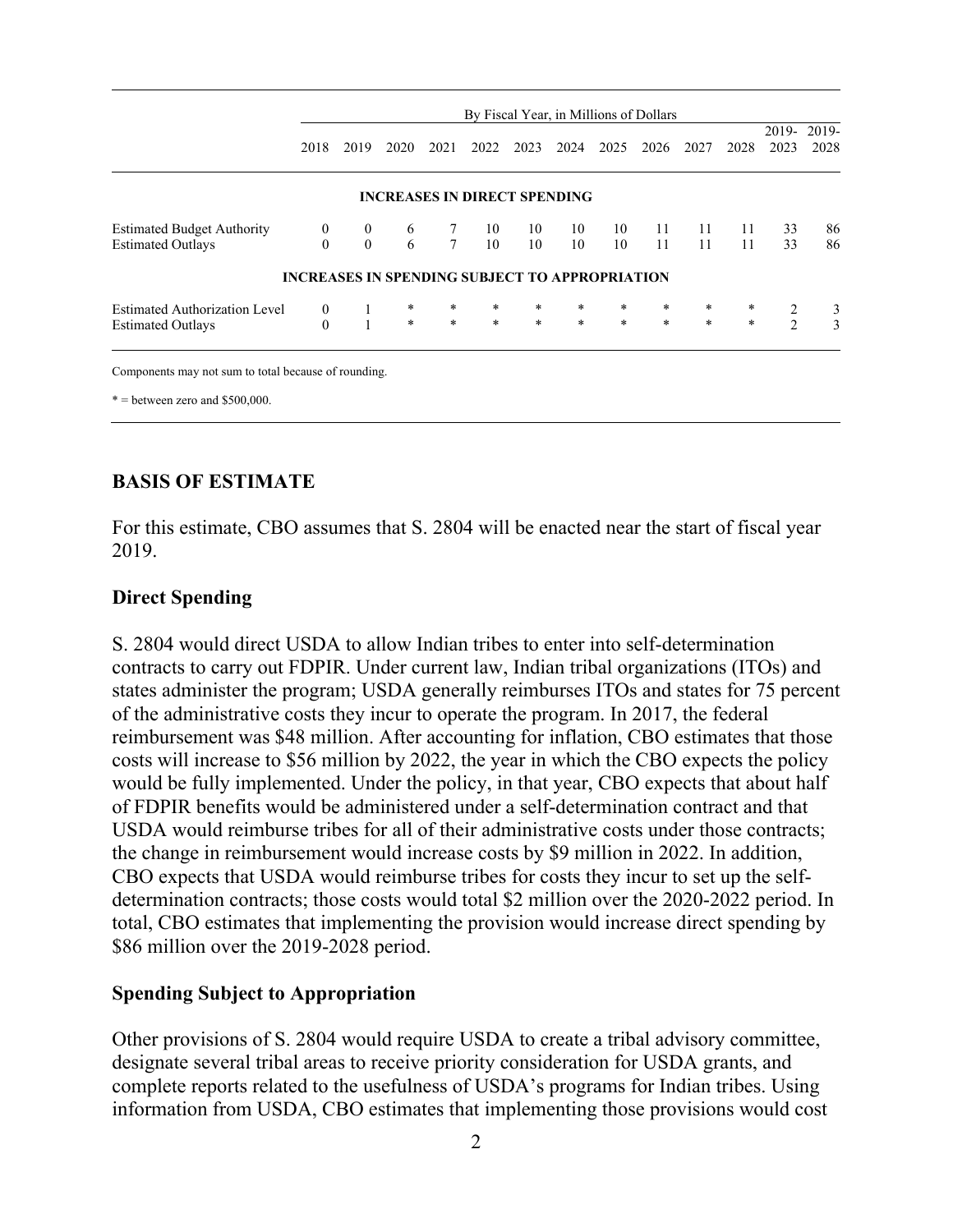about \$2 million over the 2019-2023 period. Such spending would be subject to the availability of appropriated funds.

# **PAY-AS-YOU-GO CONSIDERATIONS**

The Statutory Pay-As-You-Go Act of 2010 establishes budget-reporting and enforcement procedures for legislation affecting direct spending or revenues. The net changes in outlays that are subject to those pay-as-you-go procedures are shown in the following table.

**CBO Estimate of Pay-As-You-Go Effects for S. 2804, the Cultivating Resources, Opportunity, Prosperity, and Sustainability (CROPS) for Indian Country Act, as Ordered Reported by the Senate Committee on Indian Affairs on May 16, 2018** 

|                                | By Fiscal Year, in Millions of Dollars |      |  |  |                                                        |  |  |  |  |  |       |    |            |
|--------------------------------|----------------------------------------|------|--|--|--------------------------------------------------------|--|--|--|--|--|-------|----|------------|
|                                | 2018                                   | 2019 |  |  | 2020 2021 2022 2023 2024 2025 2026 2027 2028 2023 2028 |  |  |  |  |  |       |    | 2018-2018- |
|                                |                                        |      |  |  | <b>NET INCREASE IN THE DEFICIT</b>                     |  |  |  |  |  |       |    |            |
| Statutory Pay-As-You-Go Effect |                                        |      |  |  | 0 0 6 7 10 10 10 10 11 11                              |  |  |  |  |  | $-11$ | 33 | 86         |

# **INCREASE IN LONG-TERM DIRECT SPENDING AND DEFICITS**

CBO estimates that enacting S. 2804 would not increase net direct spending by more than \$2.5 billion or on-budget deficits by more than \$5 billion in any of the four consecutive 10-year periods beginning in 2029.

# **MANDATES**

S. 2804 contains no intergovernmental or private-sector mandates as defined in UMRA. The demonstration projects established in the bill for food distribution and forest management would benefit tribal governments and any costs to those tribe, including matching contributions, would result from complying with conditions of assistance.